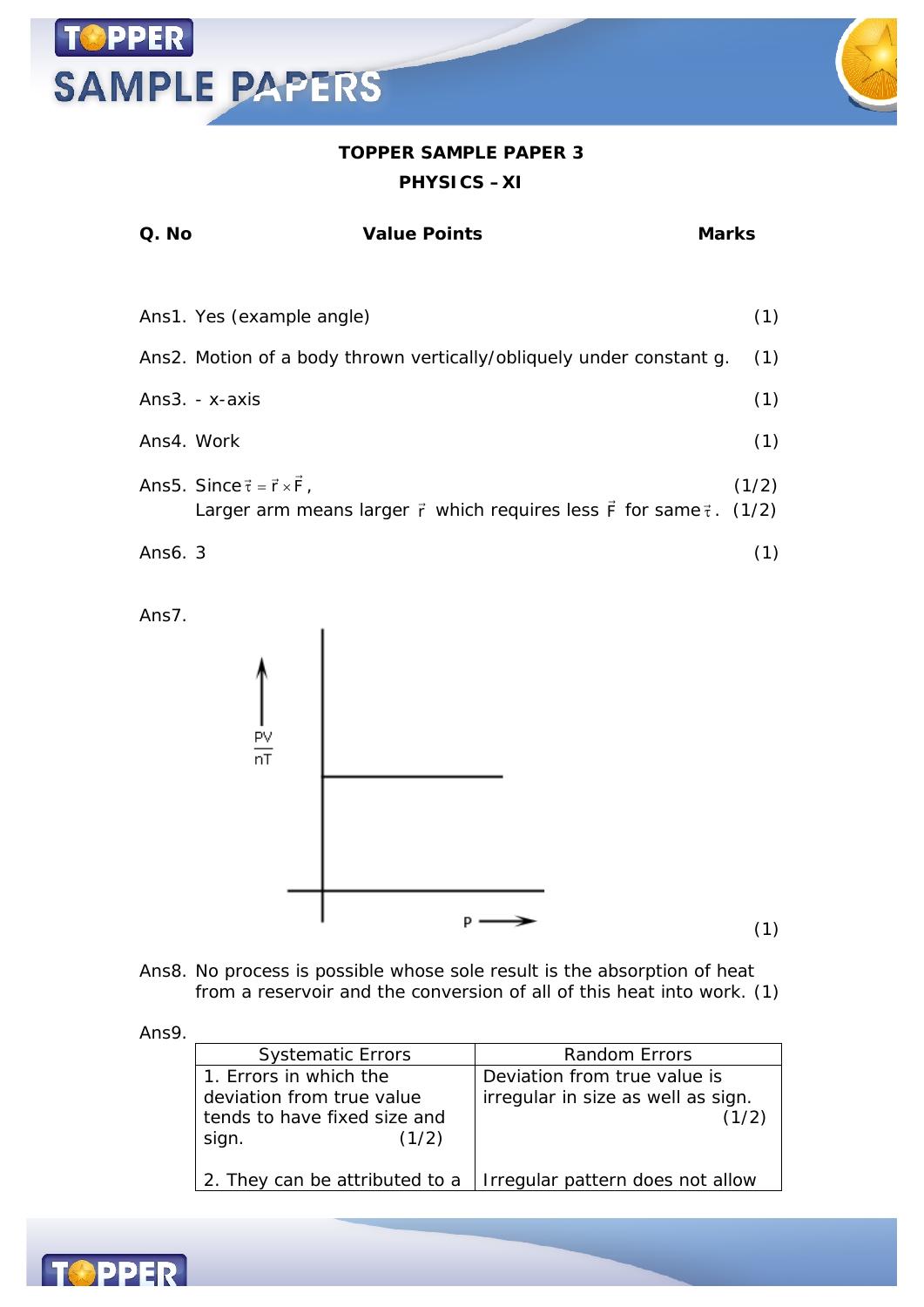

Q10. Two blocks of mass 3 kg and 2 kg are in contact with each other on a frictionless table. Find the force exerted by the smaller block on bigger block if a force of 5 N is applied on the bigger block.

$$
\overrightarrow{\qquad \qquad } 3 \text{ kg} \overrightarrow{2 \text{ kg}}
$$
\n
$$
\overrightarrow{\qquad \qquad } (2)
$$





**PPER**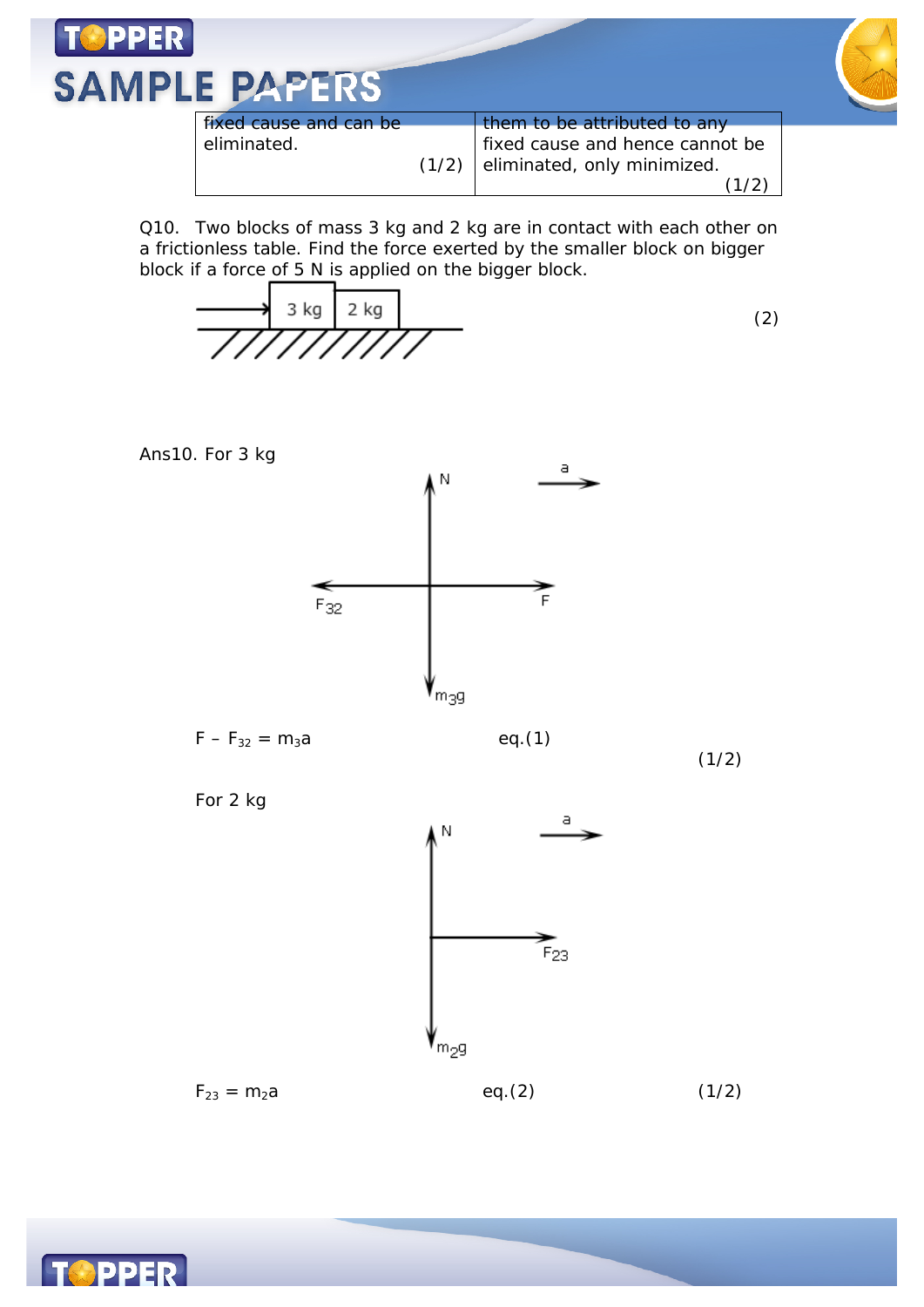## PPER **SAMPLE PAPERS**



But from Newton's third law  $\Rightarrow$  F<sub>23</sub> = F<sub>32</sub> (1/2) Therefore, putting in (1),  $F - m_2a = m_3a$  $F = (m_2 + m_3)a$  $a = \frac{5}{5} = 1 \text{ m/s}^2$  $\Rightarrow$  a =  $\frac{6}{5}$  = 1 Therefore,  $F_{32} = m_2 a = 2.1 = 2N$  (1/2)

OR

1. Friction adjusts its **direction** to be always opposite to applied force.  $(1/2)$ 

2. Friction adjusts its **magnitude** up to a certain limit, to be equal to the applied force. (1/2)

$$
F_{ms} = \mu_s N = \mu_s mg = 0.2 \times 2 \times 10 = 4 N \tag{1/2}
$$

Since, applied force 
$$
< F_{\text{ms}}
$$
, the static friction acting =  $f_s = 2 \text{ N}$ . (1/2)

Ans11. Since 
$$
p = \sqrt{2mk}
$$
 (1/2)

and p' = 
$$
\sqrt{2mk'} = \sqrt{2m(k + \frac{21}{100}k)} = \frac{11}{10}\sqrt{2mk} = \frac{11}{10}p
$$
 (1/2)

Therefore, 
$$
\frac{\Delta p}{p} = \frac{\frac{11}{10}p - p}{p} = \frac{1}{10}
$$
 (1/2)

Therefore, 
$$
\frac{\Delta p}{p} \times 100 = 10\%
$$
 (1/2)

Ans12. 
$$
\left| \vec{\ell} \right| = r \text{p} \sin \theta = \ell \text{mv}
$$
 (1/2)

Direction of  $\vec{r} \times \vec{p}$  = direction of  $\rightarrow$ (1/2)



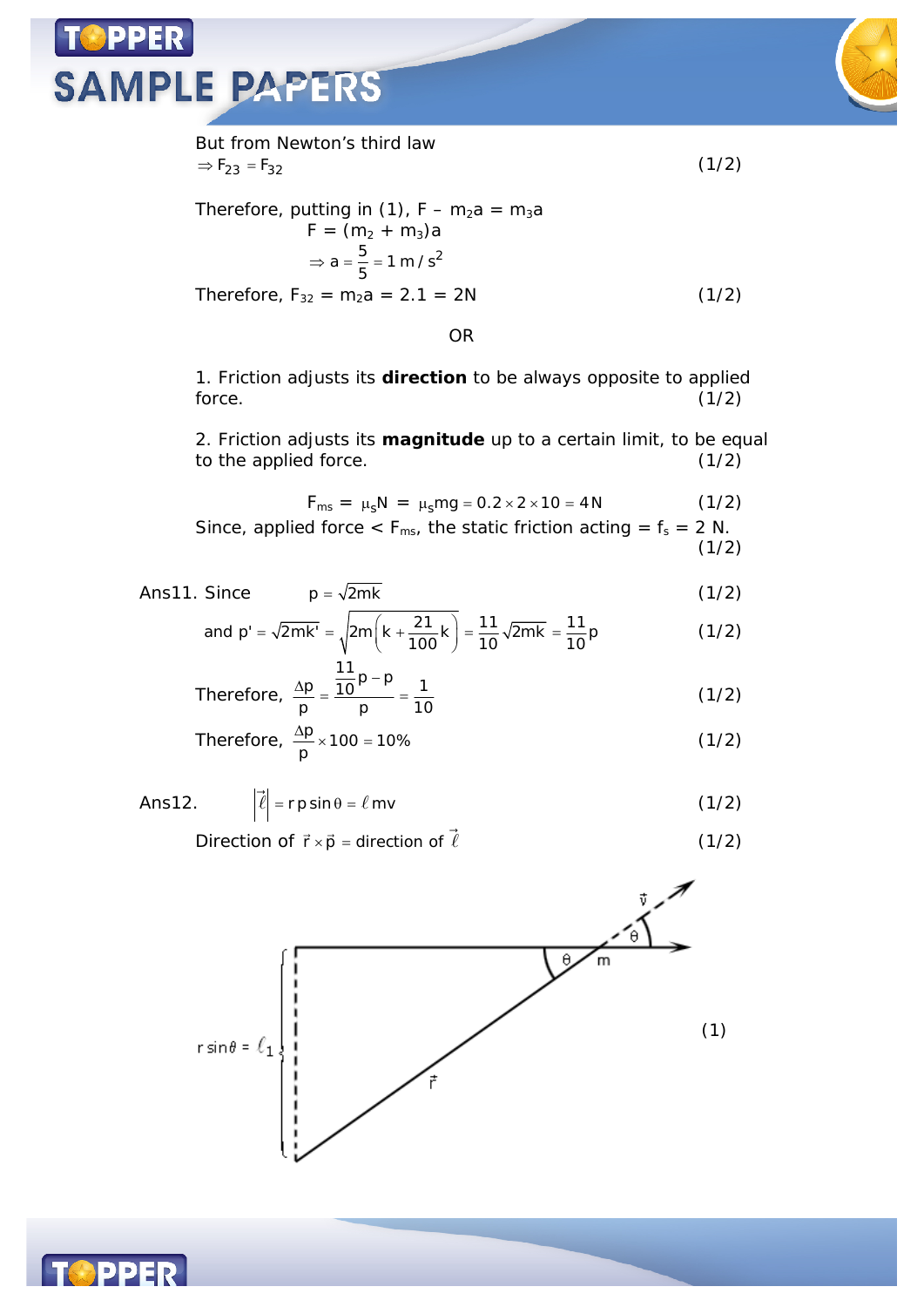**SAMPLE PAPERS** 



Ans13. Polar satellites - Their orbit is perpendicular to the orbit of geostationary satellites. These are used for communication purpose. Also, the height above the Earth's surface is lower. Negative sign of total energy indicates attractive nature of force between the satellite and the Earth.

(2)

Ans14. The stress required to fracture a material whether by compression, tension, or shear is called breaking stress. (1) Yes, the wire is under stress as its own weight acts as load. (1)

Ans15. For adiabatic expression  $PV^{\gamma}$  = const. (1/2)

Therefore,  $PV' = P'V'' \Rightarrow 1600 V^{5/3} = P'(8V)^{5/3} = 2^5 P'V^{5/3}$  (1/2)

or 
$$
P' = \frac{1600}{32} = 50P_a
$$
 (1/2)

Therefore, fall is pressure =  $1600 - 500 = 1550 P_a$  (1/2)

- Ans16. (i) For isothermal expansion  $\Delta T = 0$ , hence  $\Delta U = 0$  (1) (ii) For adiabatic expansion  $\Delta U = \Delta Q - \Delta W = -\Delta W = -P\Delta V$  as  $\Delta Q = 0$ . (1)
- Ans17. A stationary wave is a wave that remains in a constant position. This phenomenon can occur because the medium is moving in the opposite direction to the wave, or it can arise in a stationary medium as a result of interference between two waves traveling in opposite directions. (1)

$$
\bigcirc \bigcirc \bigcirc_{\mathbb{A}} \bigcirc
$$
 (1)

Where A – Antinodes; N - Nodes

Ans18.

Damped oscillations are oscillations in which dissipative forces act as additional restoring forces to continuously decrease the amplitude of oscillation. (1/2)

Forced oscillations are oscillations whose amplitude is maintained by an external periodic force which compensates for the energy loss in damped oscillations. (1/2)

Resonant oscillations are those forced oscillations in which the frequency of driver force matches with the natural frequency of the system resulting in large increase in amplitude. (1)

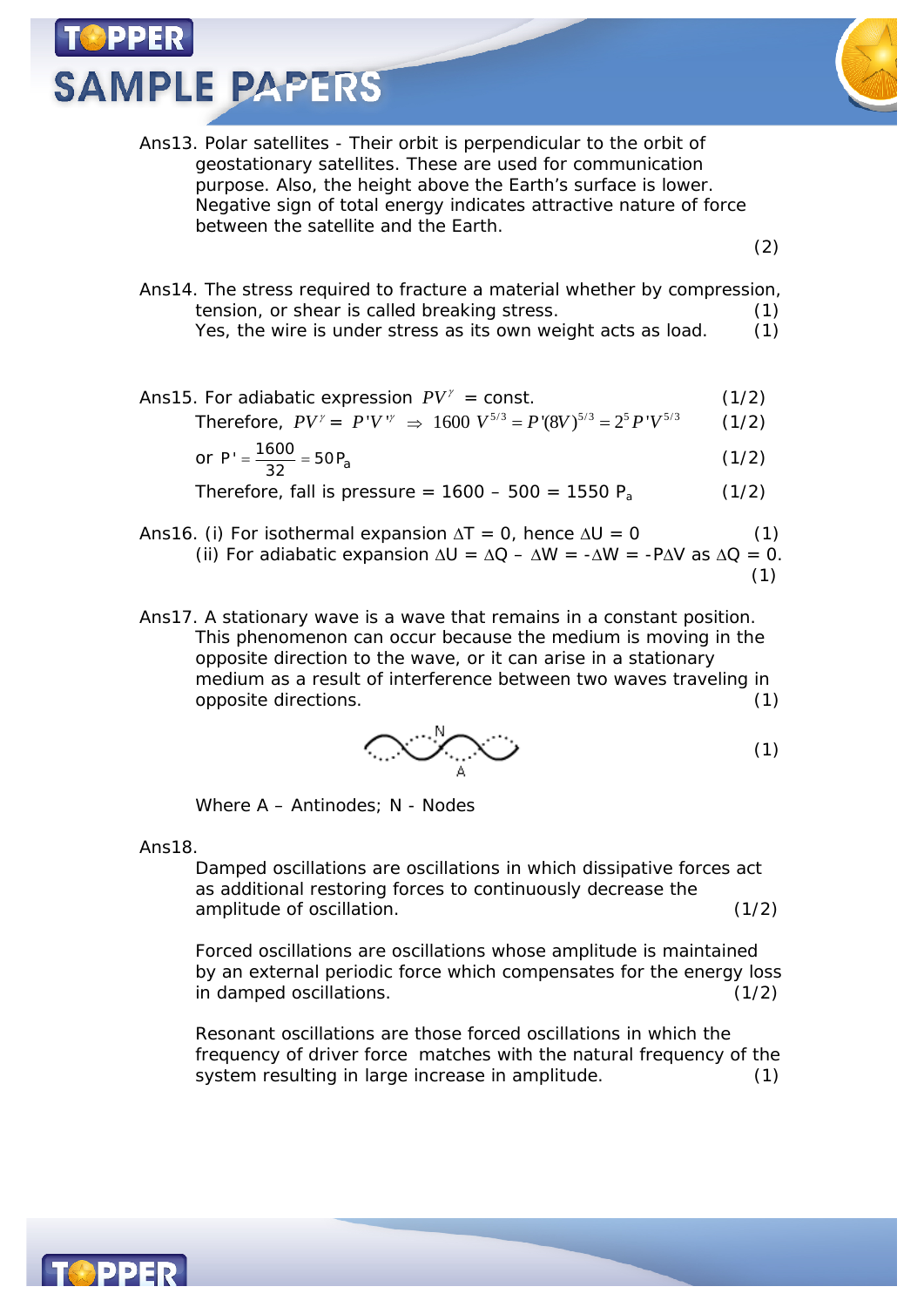## **PPER SAMPLE PAPERS**



Ans19.

 $\rightarrow$  10 m/s

$$
\underbrace{\overbrace{\text{is m/s}}^{\text{15 m/s}}}_{\text{B}} - \underbrace{\overbrace{\text{is m/s}}^{\text{15 m/s}}}_{\text{C}} -
$$

| $v_A = 36$ km / h = $\frac{36 \times 1000}{60 \times 60}$ = 10 m / s |       |
|----------------------------------------------------------------------|-------|
| $ v_A  =  v_C  = 54$ km / h = 15 m / s                               |       |
| $v_{BA} = v_B - v_A = 15 - 10 = 5$ m / s                             | (1/2) |

$$
v_{CA} = v_C - v_A = 15 - (-10) = 25 \text{ m/s}
$$
 (1/2)

Time taken by C to cover 1 km = 
$$
\frac{1000}{25}
$$
 = 40s (1/2)

To avoid accident B should cover 1 km is less than 40s.

$$
s = ut + \frac{1}{2}at^2
$$
 (1/2)

$$
\Rightarrow 1000 = 5 \times 40 + \frac{1}{2}a \cdot (40)^2
$$
  
= 200 + 800a (1/2)

$$
800a = 1000 - 200 = 800
$$
  
\n
$$
\Rightarrow a = 1 \text{ m/s}^2
$$
 (1/2)

Ans20. 
$$
a = -kx \tag{1/2}
$$

$$
a = v \frac{dv}{dx} = -kx
$$
  
\n
$$
v dv = -kx dx
$$
\n(1/2)

Integrating both sides,

$$
\int_{u}^{v} v dv = -\int_{0}^{x} kx dx
$$
 (1/2)

$$
\frac{1}{2}(v^2 - u^2) = -\frac{1}{2}kx^2
$$
 (1/2)

or 
$$
\frac{1}{2}
$$
m(v<sup>2</sup> - u<sup>2</sup>) =  $-\frac{1}{2}$ m kx<sup>2</sup> (1/2)

Therefore, loss in K.E. = 
$$
\frac{1}{2}
$$
m kx<sup>2</sup> (1/2)

Ans21. (a) During free fall acceleration of thief =  $g =$  acceleration of load  $(1/2)$ So that load is unable to apply any force.

Let the force by load be N.  $mg - N \Rightarrow N = 0$  = force applied by load on man (1/2)

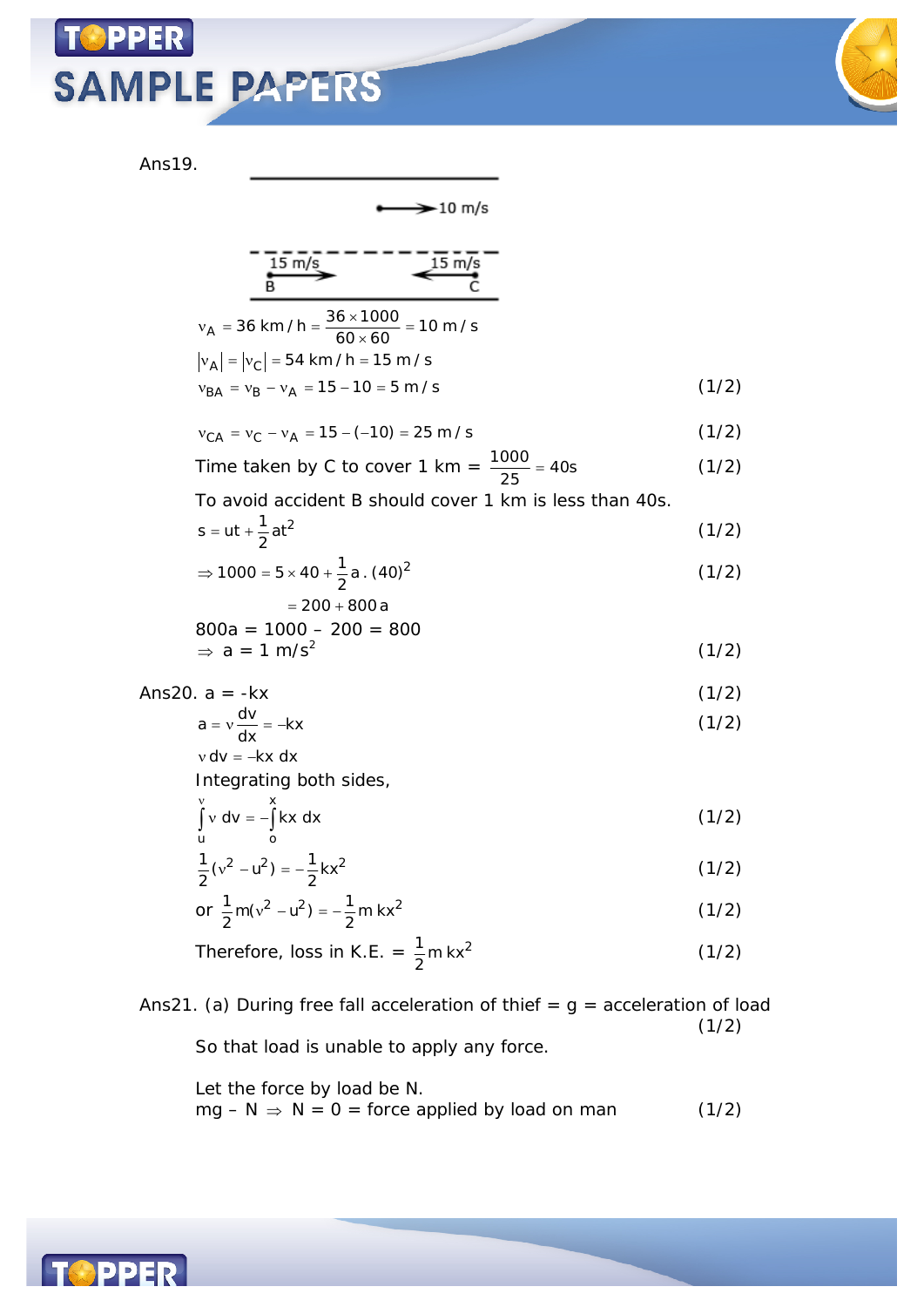### **PPER SAMPLE PAPERS**



(b) Along horizontal direction,  $\sum \overrightarrow{F_{ext}}$  =  $F_{\sf ext}$  = 0 . Net linear momentum is conserved. Before firing system is at rest. (1/2) Therefore,  $0 = m_b v_b + m_q v_q$ Therefore,  $v_g = -\frac{m_b}{m_g}v_b$ m  $v_g = -\frac{m_B}{m_a} v_b$  (1/2) So, to conserve linear momentum, the gun recoils. (c) The sand yields but the cemented floor doesn't. Hence, the time taken by man to come to rest increases in case of sand. Since,  $\frac{\Delta p}{\Delta t} = F$  $\frac{\Delta p}{\Delta t}$  = F, force on man is less. (1) Ans22. Moment of inertia depends on: 1. axis of rotation (1/2) 2. distribution of mass about the axis (1/2)  $L = I\omega, k = \frac{1}{2}I\omega^2$  $\Rightarrow$  1 =  $\omega^2$  $I = \frac{2k}{2}$  (1/2) Therefore,  $L = \frac{2R}{3}$ .  $\omega = \frac{2}{3}$  $L = \frac{2k}{\omega^2} \cdot \omega = \frac{2k}{\omega}$  (1/2) Therefore,  $L' = \frac{2R}{\omega'} = \frac{2}{2\omega}$ L' =  $\frac{2k'}{\omega'} = \frac{2 \cdot \frac{1}{2}k}{2\omega}$  $(1/2)$  $=\frac{1}{4} \cdot \frac{2k}{\omega} = \frac{1}{4}L$  $(1/2)$ Ans23. Q =  $\frac{KA(T_1 - T_2)t}{(1/2)}$  (1/2) x A = area of 6 faces = 6  $\times$  (3  $\times$  10<sup>-1</sup>)<sup>2</sup> = 54  $\times$  10<sup>-3</sup>  $(1/2)$ m L =  $\frac{KA(T_1 - T_2)t}{x}$  $\overline{a}$  $(1/2)$ or m =  $\frac{KA(T_1 - T_2)t}{dt}$ xL  $=\frac{KA(T_1 -$ 2  $2\overline{2}$   $335\overline{2}$  $0.01 \times 54 \times 10^{-2} (45 - 0) \times 6 \times 3600$  $5 \times 10^{-2} \times 335 \times 10$ -÷  $=\frac{0.01\times54\times10^{-2}(45-0)\times6\times3}{2}$  $\times$ 10<sup>-2</sup>  $\times$ 335  $\times$ (1/2)  $= 0.313 \text{ kg}$  (1/2) Therefore, mass left =  $4 - 0.313 = 3.687$  kg  $(1/2)$ 

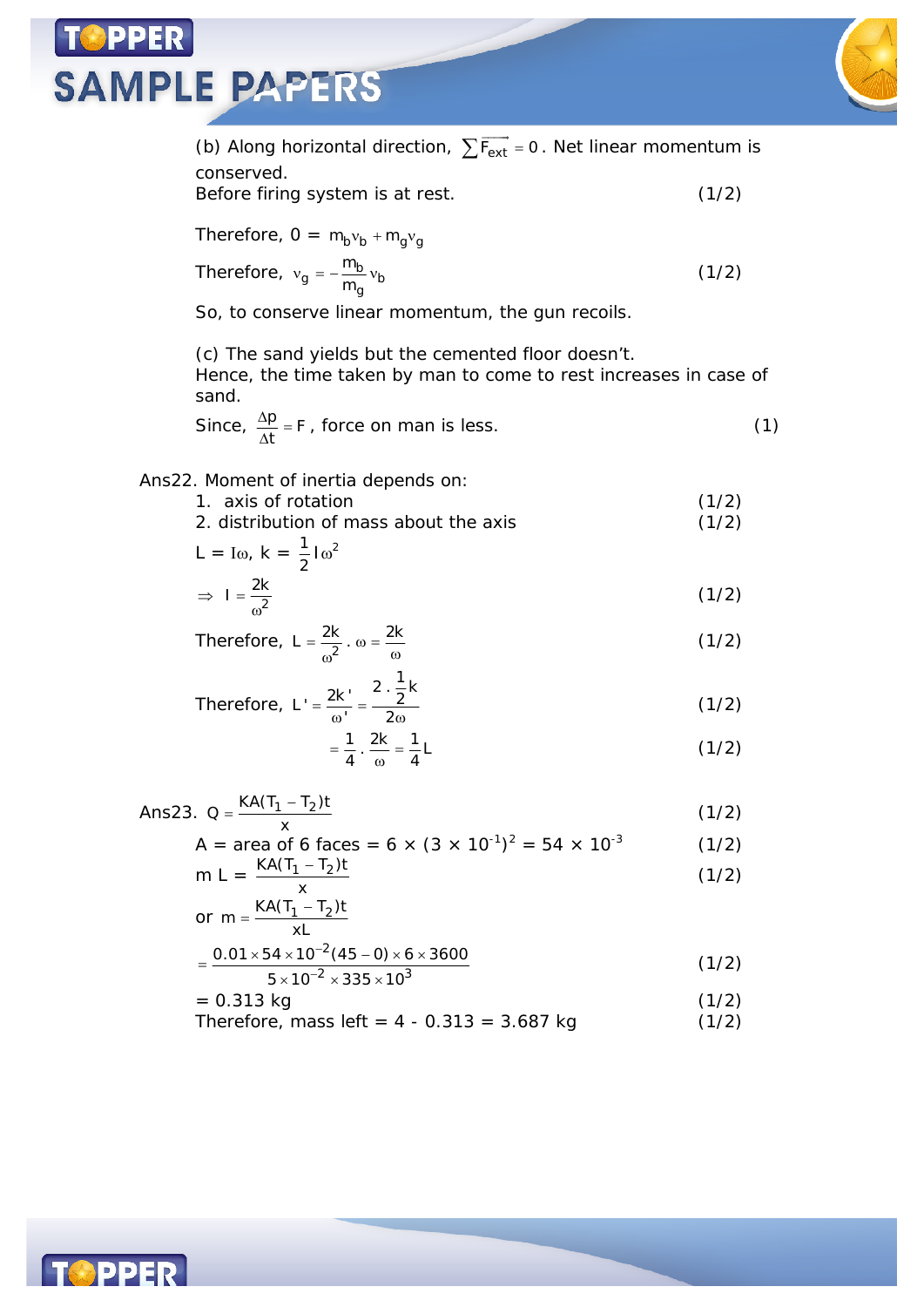## **TOPPER SAMPLE PAPERS**

Ans24.

 $\overline{a}$ 

 $\overline{a}$ 

B

$$
\vec{F}_{A} = \frac{Gm \cdot 2m}{1} \hat{j} = 2 \text{ Gm}^{2} \hat{j}
$$
\n(1/2)\n
$$
\vec{F}_{B} = \frac{Gm \cdot 2m}{1} (-\hat{i} \cos 30^{\circ} - \hat{j} \sin 30^{\circ}) = 2Gm^{2} \left( -\frac{\sqrt{3}}{2} \hat{i} - \frac{1}{2} \hat{j} \right)
$$
\n(1/2)

$$
\vec{F}_{C} = \frac{Gm \cdot 2m}{1} (\hat{i} \cos 30^{\circ} - \hat{j} \sin 30^{\circ}) = 2Gm^{2} \left( \frac{\sqrt{3}}{2} \hat{i} - \frac{1}{2} \hat{j} \right)
$$
(1/2)

$$
\vec{F} = \vec{F}_A + \vec{F}_B + \vec{F}_C = 2Gm^2 \hat{j} + 2Gm^2 \left( -\frac{\sqrt{3}}{2} \hat{i} - \frac{1}{2} \hat{j} + \frac{\sqrt{3}}{2} \hat{i} - \frac{1}{2} \hat{j} \right)
$$
(1/2)

$$
= 2Gm^2 \hat{j} - 2Gm^2 \hat{j} = 0
$$
 (1/2)

Ans25. (a) 
$$
E = \frac{3}{2}NKT = \frac{3}{2}nRT
$$
  
=  $\frac{3}{2}(2)(8.31)(293)$   
=  $7.3 \times 10^3$  J (1.5)

(b) Average kinetic energy per molecule  
\n
$$
= \frac{3}{2} (1.38 \times 10^{-23}) (292)
$$
\n
$$
= 6.07 \times 10^{-21} \text{J}
$$
\n(1.5)

OR

(a) Average speed  
\n
$$
\vec{v} = \frac{5.00 + 8.00 + 12.00 + 12.00 + 14.00 + 14.00 + 17.00 + 20.00}{9}
$$
\n
$$
= 12.70 \text{ m/s}
$$
\n(1/2)

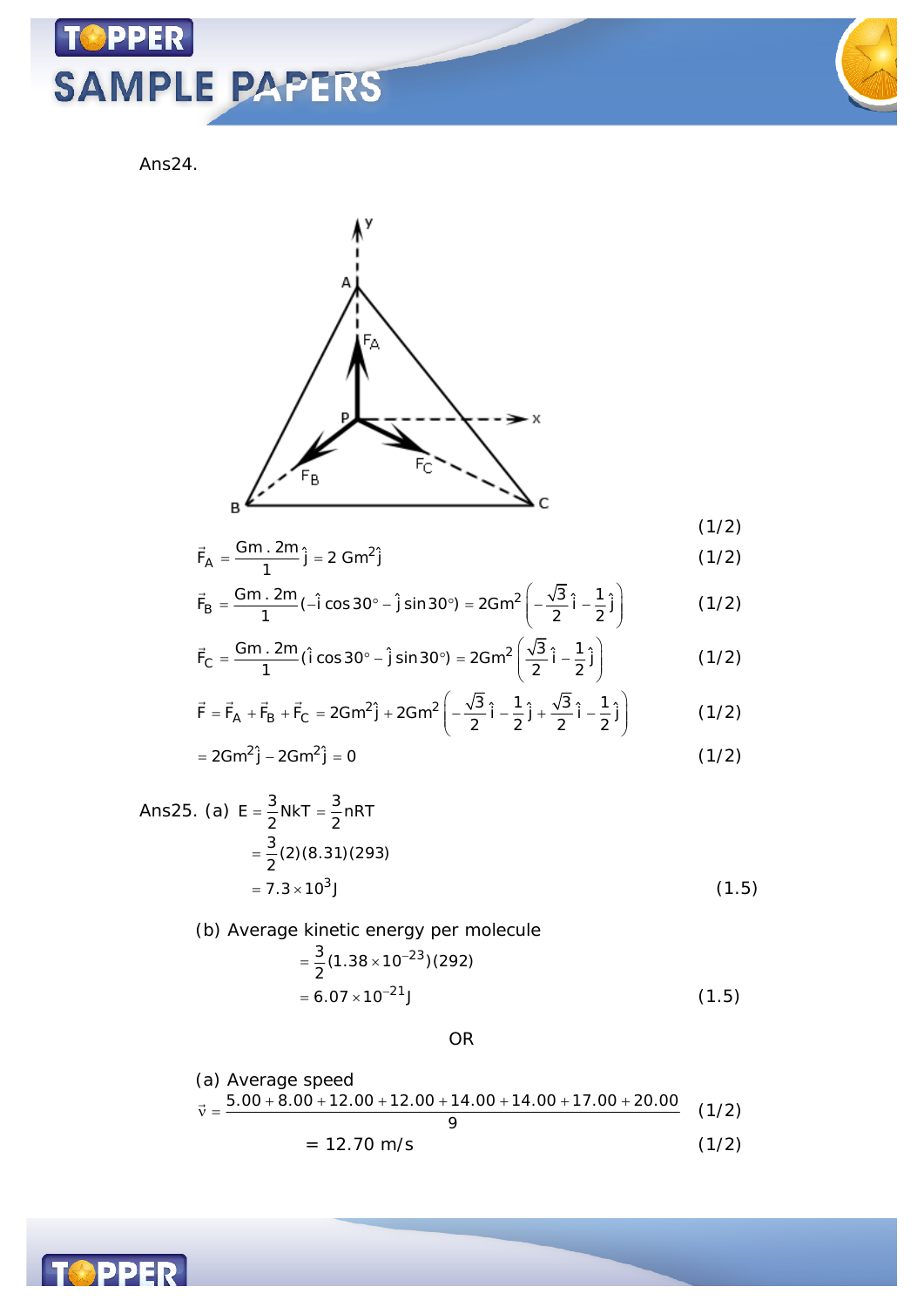## **SAMPLE PAPERS**



(b)  
\n
$$
v^{2} = \frac{(5.0)^{2} + (8.0)^{2} + (12.0)^{2} + (12.0)^{2} + (14.0)^{2} + (14.0)^{2} + (17.0)^{2} + (20.0)^{2}}{9}
$$

$$
= 178 \text{ m}^2/\text{s}^2 \tag{1/2}
$$

Therefore, 
$$
v_{\rm rms} = \sqrt{v^2} = \sqrt{178} = 13.3 \text{ m/s}
$$
 (1/2)

(c) 3 out of 9 have speed 12 m/s, 2 have 14 m/s and the rest have different speeds.

So, most probable speed is 12 m/s. (1/2)

#### Ans26. (a) Frequency (1)

(b)  $2\pi$  corresponds to path difference  $\lambda$ .

Therefore,  $\frac{3}{7}$ 4  $\frac{\pi}{4}$  corresponds to path difference 3  $\frac{4}{9}$  =  $\frac{3}{9}$  $2\pi$  8  $rac{\lambda \times \frac{3\pi}{4}}{2\pi} = \frac{3\pi}{8}$ (1) (c) Both waves should not have frequency difference greater than  $16$  Hz. (1)



If the block is pulled to straight by distance x, restoring force in each spring is –kx.

 $(1/2)$ 

Therefore, for block  $F = ma$ 

$$
\Rightarrow -kx - kx = m \frac{d^2x}{dt^2}
$$
 (1/2)

or 
$$
m \frac{d^2x}{dt^2} + 2kx = 0
$$

$$
\text{or } \frac{d^2x}{dt^2} + \frac{2k}{m}x = 0 \tag{1/2}
$$

which is in form  $\frac{u}{2} + \omega^2 x = 0$  $^{2}x + \omega^{2}$  $\frac{d^2x}{dt^2} + \omega^2 x = 0$ dt  $(1/2)$ Hence the motion is SHM

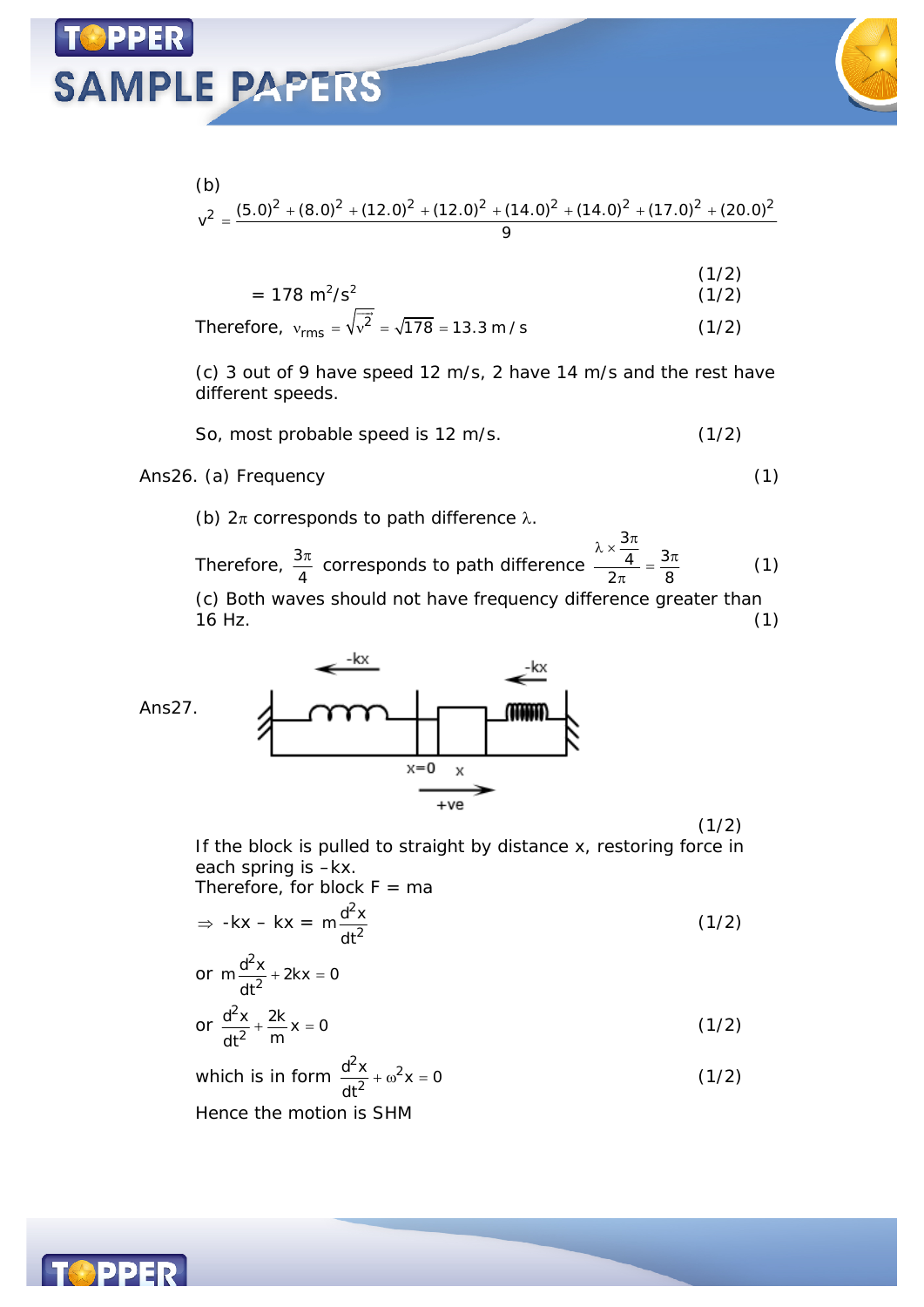## **TOPPER SAMPLE PAPERS**



 $(1/2)$ 

also 
$$
T = \frac{2\pi}{\omega} = \frac{2\pi}{\sqrt{\frac{2k}{m}}}
$$

$$
=2\pi\sqrt{\frac{m}{2k}}\tag{1/2}
$$

Ans28. 
$$
x \alpha t^3
$$
  
\n $\Rightarrow x = kt^3$  (1/2)

$$
\Rightarrow v = \frac{dx}{dt} = 3kt^2 \tag{1/2}
$$

$$
\Rightarrow a = \frac{dv}{dt} = 6kt \tag{1/2}
$$

Therefore, acceleration is non-uniform (a 
$$
\alpha
$$
 t) (1/2)  
\n
$$
\begin{bmatrix}\n\mu_{\text{m}} \\
\vdots \\
\mu_{\text{m}}\n\end{bmatrix}
$$

$$
\circ \underbrace{\qquad \qquad \qquad }_{t_1} \qquad \qquad \qquad \bullet \qquad \qquad }_{t_2} \qquad \qquad \bullet
$$

Slop of  $v-$  t graph = acceleration Therefore,  $\alpha = \frac{v_m}{\hbar}$ ,  $\beta = \frac{v_m}{\hbar}$ 1 2  $\frac{m}{t_1}$ ,  $\beta = \frac{1}{t_1}$ (1/2)

 $t^{\bullet}$ 

Therefore,  $\frac{1}{2} = \frac{11}{2}$ ,  $\frac{1}{2} = \frac{12}{2}$ m P <sup>v</sup>m  $\frac{1}{\alpha} = \frac{t_1}{v_m}$ ,  $\frac{1}{\beta} = \frac{t_2}{v_n}$ (1/2)

Therefore, 
$$
\frac{1}{\alpha} + \frac{1}{\beta} = \frac{t_1 + t_2}{v_m} = \frac{\alpha + \beta}{\alpha \beta}
$$
 (1/2)

Therefore, 
$$
v_m = \frac{(t_1 + t_2)\alpha\beta}{\alpha + \beta} = \frac{\alpha\beta T}{\alpha + \beta}
$$
 (1/2)

#### OR

\n- (a) (i) Both at same time since vertical motion of both are identical 
$$
v_y = 0
$$
,  $a_y = g$  and  $S_y = H$
\n- (ii) Second one  $v_1 = \sqrt{2gH}$  but  $v_2 = \sqrt{u^2 + 2gH}$
\n- (1)
\n

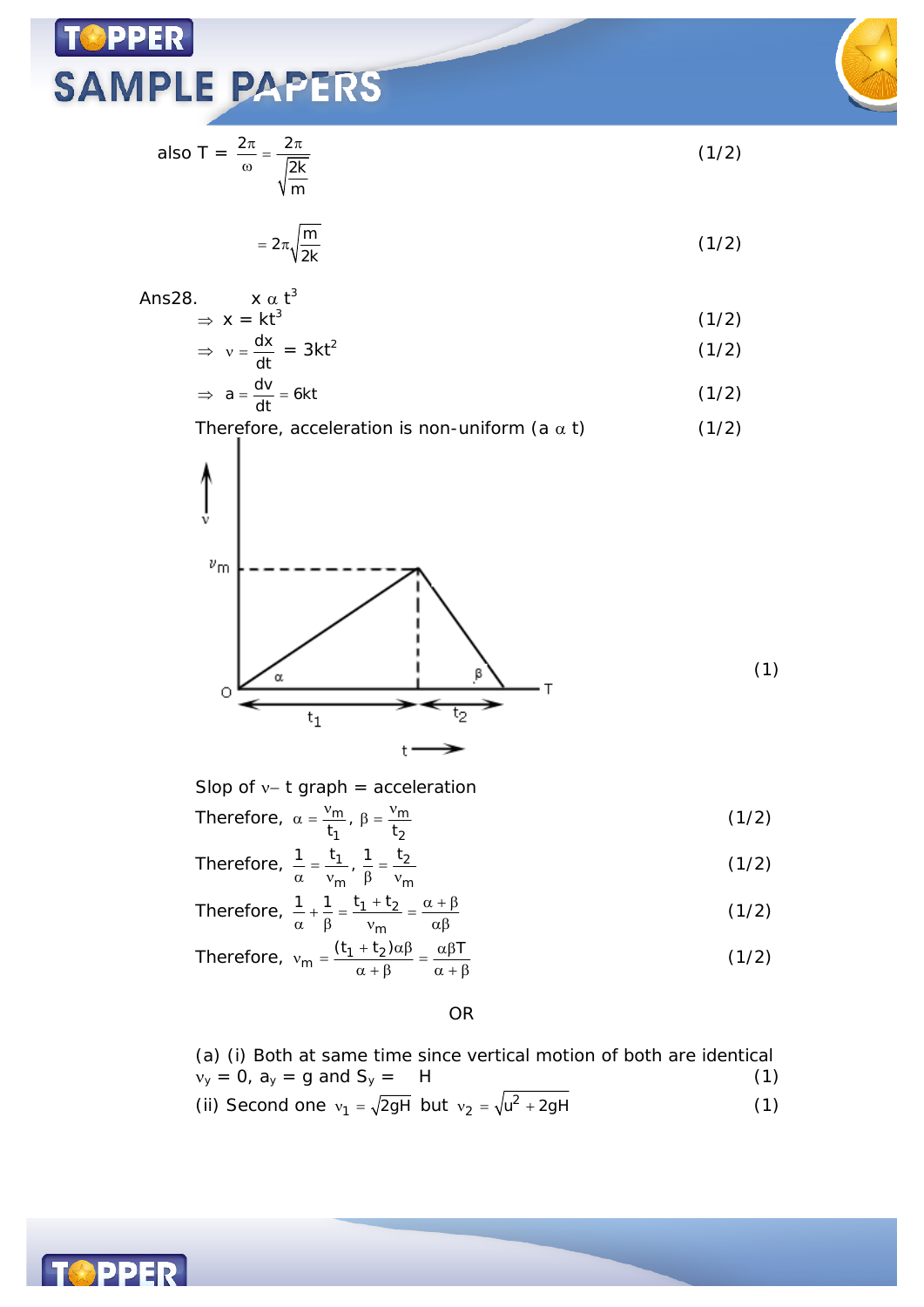

(b) For max range  $\theta = 45^{\circ}$ . (1/2)

at highest point = v = v<sub>x</sub> = u
$$
\cos 45^\circ = \frac{u}{\sqrt{2}}
$$
 (1/2)

$$
(c) R = \frac{u^2 \sin 2\theta}{g}
$$
 (1/2)

$$
= n \cdot \frac{u^2 \sin^2 \theta}{2g} = nH
$$
 (1/2)

$$
2\sin\theta\cos\theta = \frac{n\sin^2\theta}{2}
$$
 (1/2)

$$
\frac{\sin \theta}{\cos \theta} = \frac{4}{n}
$$
  
 
$$
\theta = \tan^{-1} \frac{4}{n}
$$
 (1/2)

Ans29. (a) No, because action and reaction cannot act on the same body.

(1) (b) No effect (1) (c) The sideways friction between the road and car tyres. (1)

(d) The angle by which the outer edge of a curved road is raised over the inner edge. (1)

(e) Banking results in additional contribution to centripetal force by a component of normal reaction. So, the vehicles can negotiate a turn at a higher speed without skidding. (1)

OR





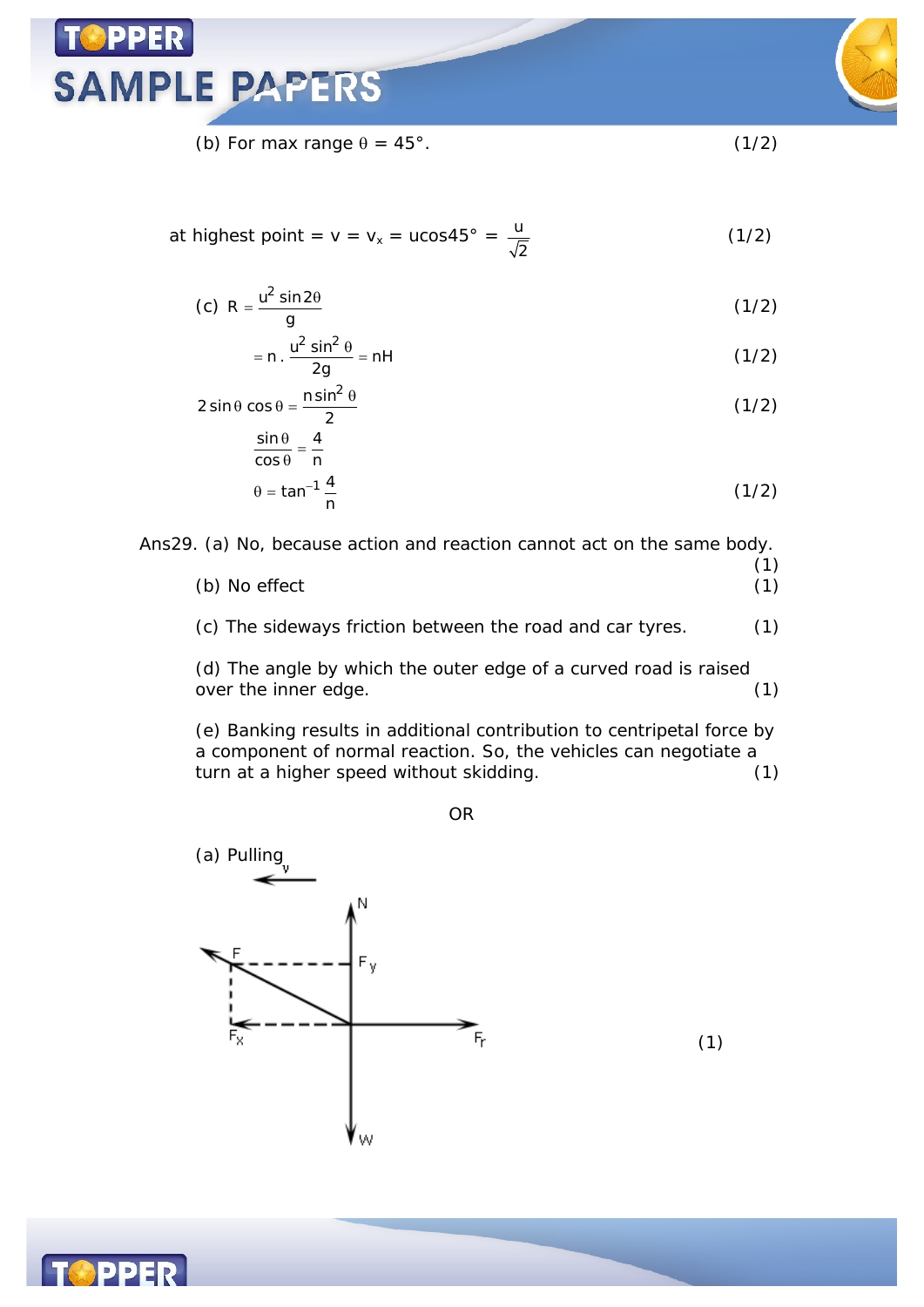# **SAMPLE PAPERS**





In case of pushing, vertical component of applied force F adds to the weight, thus increasing the friction  $F_r = \mu N = \mu (F_v + W)$  (1/2)

But in case of pulling, vertical component of applied force reduces the downward force,

Thus decreasing the friction  $F = \mu N = \mu (W - F_v)$  (1/2)

(b) Because it changes sliding friction to rolling friction which is smaller. (1)

(c) (i) Car tyres have grooves to increase the friction and hence their grip on the road for perfect rolling. (1/2)

(ii) To enable walking on slippery ice, sand is sprinkled to increase  $friction.$   $(1/2)$ 

Ans30.



**Magnus effect:** If a moving ball is given a spin, the air layers at the top acquire higher velocity than those at the bottom. So, as per Bernoulli's theorem, pressure below the ball becomes greater than that at the top. Due to net upward force, the ball follows a curved  $path.$   $(2)$ 

Viscosity is a measure of the resistance of a fluid which is being deformed by either shear stress or extensional stress. (1/2)

Dimension: [ML<sup>-1</sup>T<sup>-1</sup>

 $(1/2)$ 

(1)